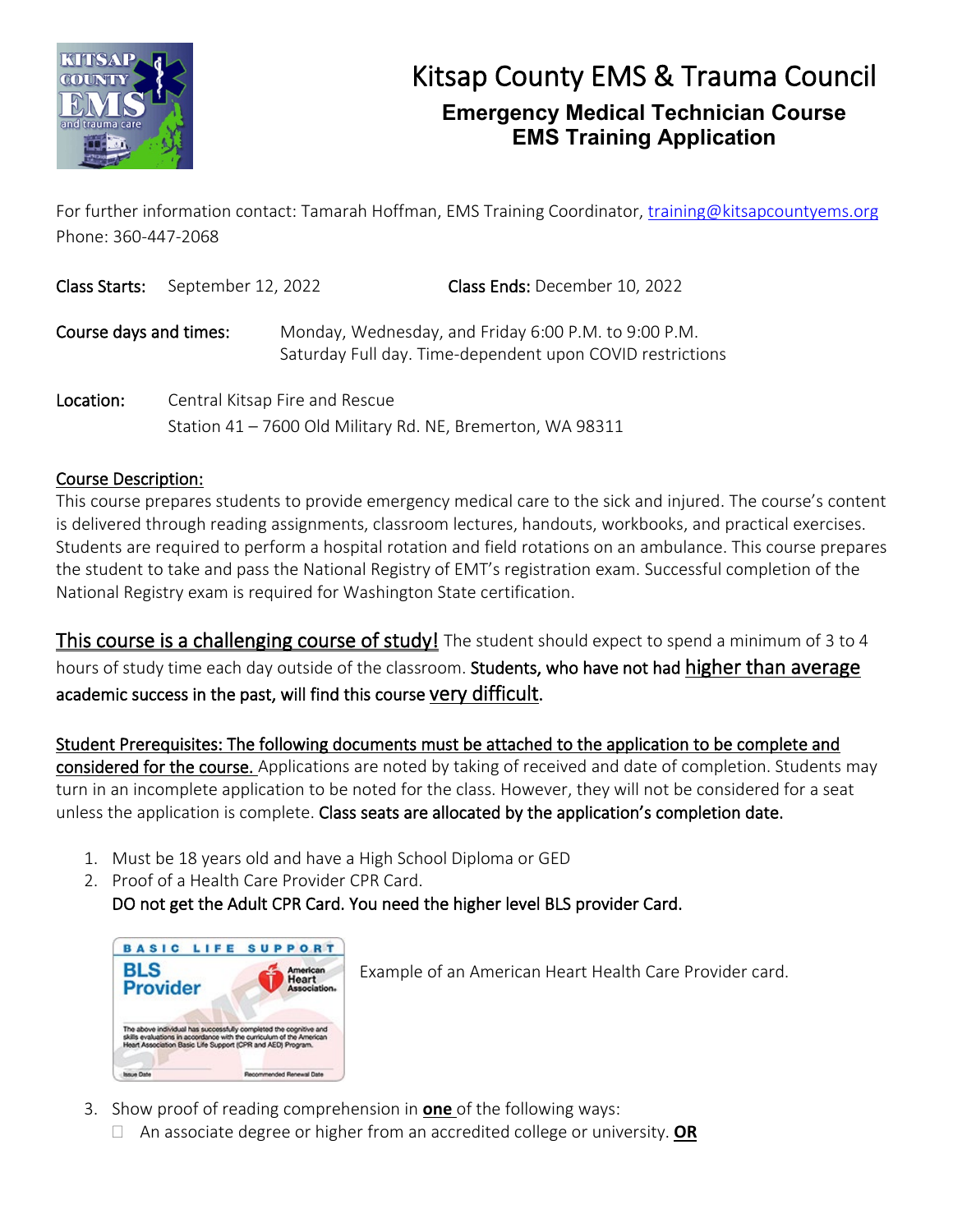

- $\Box$  Completion of English 101 or equivalent from an accredited post-secondary institution (High School AP courses will not be considered adequate for this requirement.) An unofficial college transcript can provide proof of English 101. **OR**
- $\Box$  An Accuplacer test score qualifying the student for English 101. An Accuplacer test be done at: **<https://www.olympic.edu/services/assessment-testing-services/accuplacer-assessment>**

### Student Immunizations:

All students who participate in the Emergency Medical Technician – Basic course in Kitsap County must show proof of the following immunizations:

- $\Box$  MMR (measles, mumps, rubella) vaccination or titer proof of immunity.
- $\Box$  TB testing within the last year.
- $\Box$  Tetanus vaccination within the past 10 years.
- $\Box$  Hepatitis B vaccination.
- $\Box$  Varicella vaccination or titer proof of immunity.
- $\Box$  Current seasonal flu shot. (When it is available)

### A COVID vaccine is required, Please attach a copy of your COVID vaccination card to your application. Student Initials: \_\_\_\_\_\_\_\_\_\_\_\_\_\_

### Computer Requirement:

Each student needs access to a computer with a reliable internet connection. This is necessary to take the required quizzes and tests. Access to a printer is also necessary.

### Criminal Background Check:

All students must pass a multi-state criminal background check before beginning any clinical or field rotation. Forms for the criminal background check must be completed with the application to be complete. The Kitsap County EMS and Trauma Care Council or your affiliated agency will perform these criminal background checks. Please complete the background check packet and turn it in with your application.

Course Tuition: And Student Initials: And Allen Course Tuitings

Course tuition includes the required textbook, online workbooks, and the National Registry Test prep program. Course cost: \$1400

Course cost for KCEMS&TCC: \$1300 with mulit-state background check included with student.

### **Timeline of application and payment:**

- August 1st : Application deadline is closed.
- August 2nd : All approved applications will receive an invoice via email by Kitsap County EMS.
- August 9th \$ 400 non-refundable fee is due.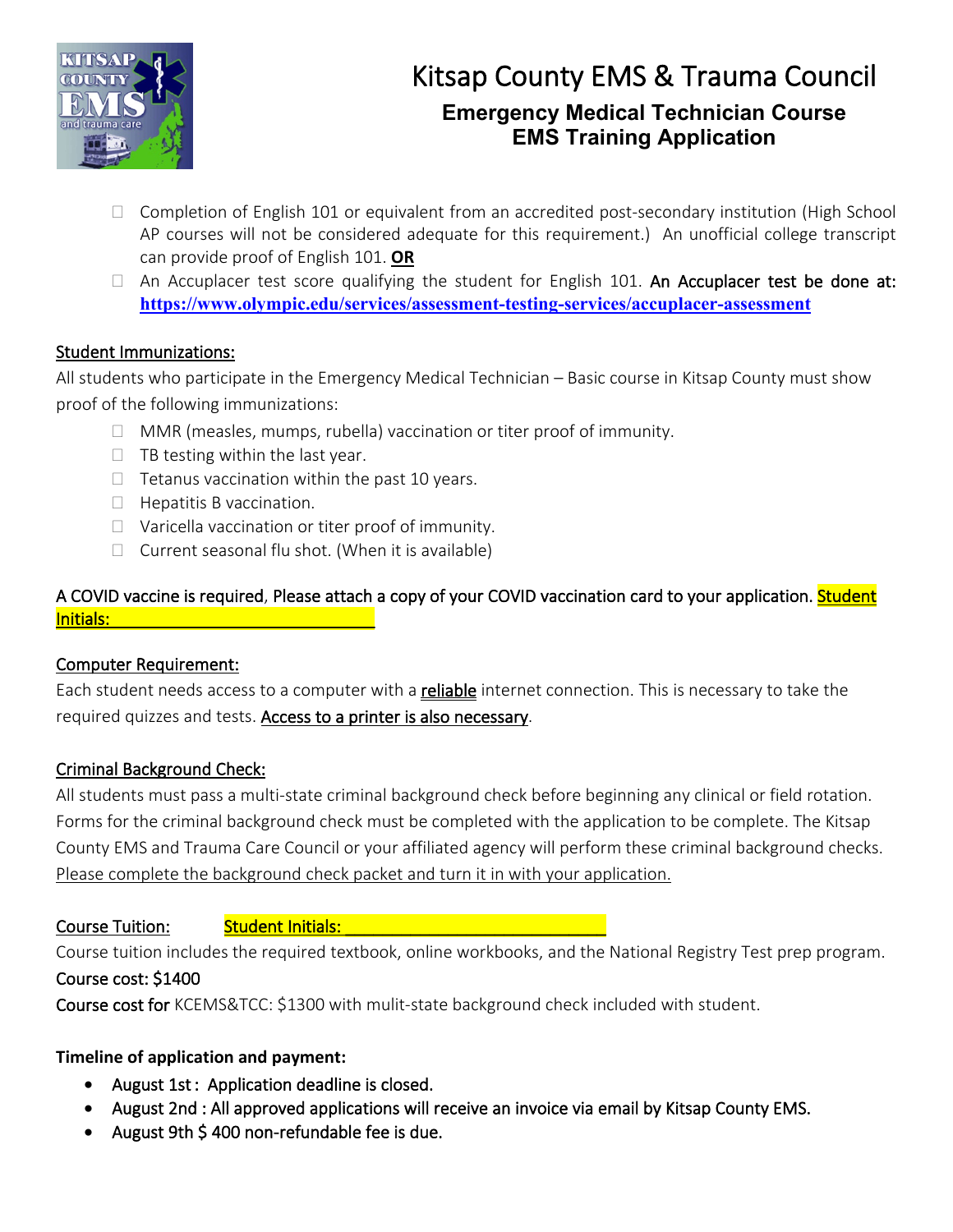

- August 12th: All students who have not paid their \$400 deposit are removed from class next applicant will be moved into their spot.
- August 30th: (One week prior to class) The remaining \$1000 tuition must be paid in full. NO EXCEPTIONS!
- August 31st: All students who have not paid their remaining tuition are removed from class next applicant will be moved into their spot. They do not receive their \$400 deposit back.

Payment should be by: Credit Card, Check, Money Order or Organization Purchase Order.

### Cancellation / Withdrawal Policy: Student Initials:

- 1. Students must prepare a written notification and submit it to the school director. This document must contain the student's name, address, and date. All financial obligations on the part of the school and the student will be calculated using the last recorded date of attendance.
- 2. Should the student's enrollment be terminated or should the student withdraw for any reason, all refunds will be made according to the following refund schedule:
	- a. School with retain the \$400 Non-refunable fee,with the student will keep their book and stephscope.

| If the student completes            | The school may keep this        |  |
|-------------------------------------|---------------------------------|--|
| this amount of training:            | percentage of the tuition cost: |  |
| One week or up to 10%, whichever is | 10%                             |  |
| less                                |                                 |  |
| More than one week or 10% whichever | 25%                             |  |
| is less but less than 25 %          |                                 |  |
| 25% but less than 50%               | 50%                             |  |
| More than 50%                       | 100%                            |  |
|                                     |                                 |  |

### Registration Deadline: Student Initials:

- Applications are taken up to Augst 1, 2022, or until the course is full.
- Course must have a minimum of 13 students to commence with a maximum of 24 students. If the minimum amount of students have not be reached by deadline, all enrolled students will be notified immediately and receive a full refund.

# Application DEADLINE: August 1<sup>st</sup> or until class is full.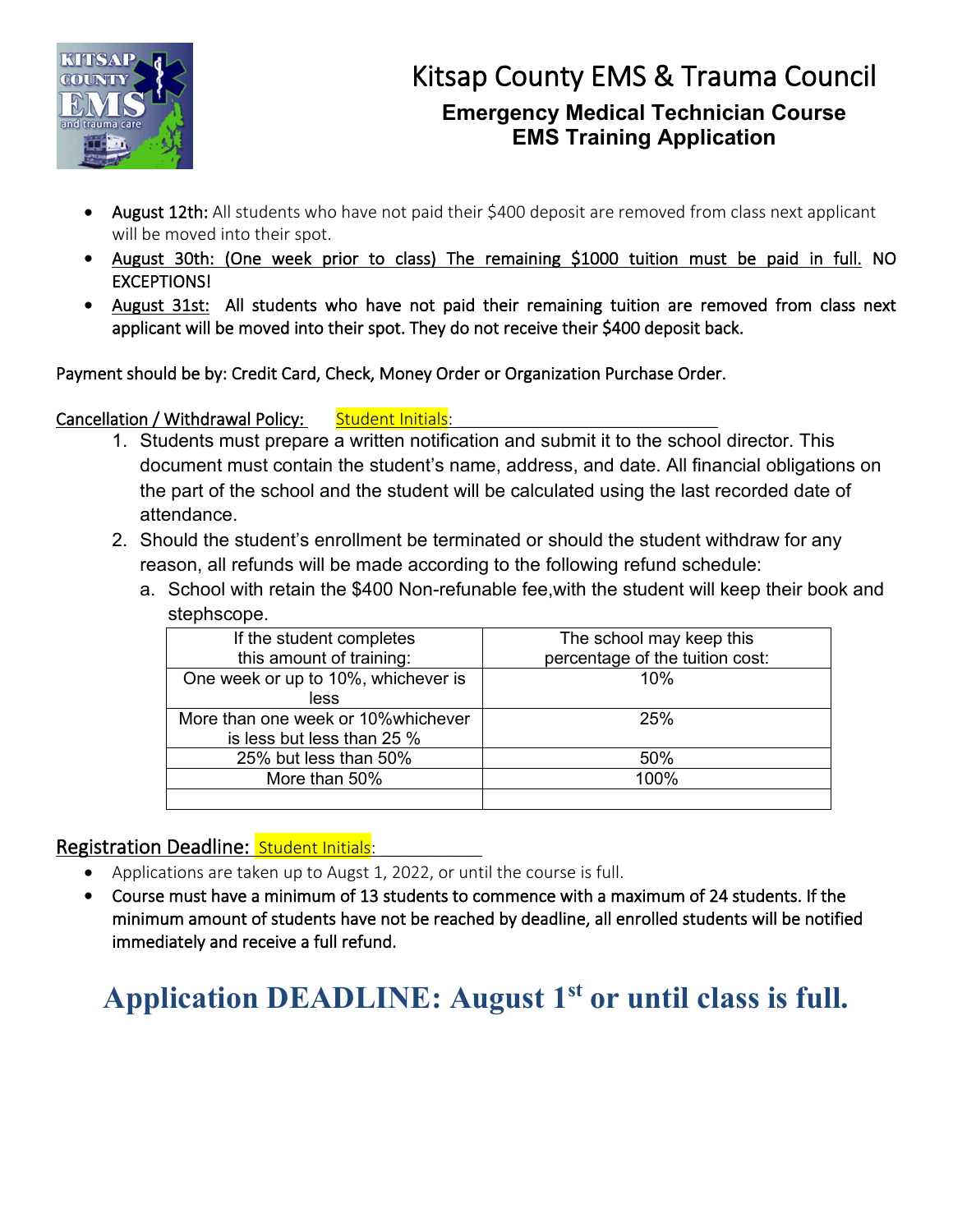|                                                                                                                                                           | Kitsap County EMS & Trauma Council<br><b>Emergency Medical Technician Course</b><br><b>EMS Training Application</b> |      |                                                                                                                                                                                |  |  |  |  |
|-----------------------------------------------------------------------------------------------------------------------------------------------------------|---------------------------------------------------------------------------------------------------------------------|------|--------------------------------------------------------------------------------------------------------------------------------------------------------------------------------|--|--|--|--|
| Student Name: ________________________<br>First                                                                                                           | Middle                                                                                                              | Last |                                                                                                                                                                                |  |  |  |  |
|                                                                                                                                                           |                                                                                                                     |      |                                                                                                                                                                                |  |  |  |  |
|                                                                                                                                                           |                                                                                                                     |      |                                                                                                                                                                                |  |  |  |  |
| and date of completion.<br>Drivers License. Must be older than 18                                                                                         | To complete the application student must attach proof of the following:                                             |      | Please read the above instructions regarding each element below. Applications are noted by take of received                                                                    |  |  |  |  |
| <b>BLS Provider CPR Card</b>                                                                                                                              |                                                                                                                     |      |                                                                                                                                                                                |  |  |  |  |
| One of the following: High School Diploma, or GED, College Transcript, College Diploma. - Must have<br>graduated HS.                                      |                                                                                                                     |      |                                                                                                                                                                                |  |  |  |  |
| Proof of reading comprehension: One of the following. College Transcript with ENG 101, College<br>Diploma, Accuplacer Exam placing in ENG 101. See above. |                                                                                                                     |      |                                                                                                                                                                                |  |  |  |  |
| Immunization Record. See above                                                                                                                            |                                                                                                                     |      |                                                                                                                                                                                |  |  |  |  |
| <b>COVID Vaccination Record Card</b>                                                                                                                      |                                                                                                                     |      |                                                                                                                                                                                |  |  |  |  |
| Background check packet                                                                                                                                   |                                                                                                                     |      |                                                                                                                                                                                |  |  |  |  |
|                                                                                                                                                           | in the course. (Sponsorship is not necessary for course attendance.)                                                |      | <b>ACCEPTANCE OF FINANCIAL RESPONSIBILITY: (Signature Required)</b><br>Agency Affiliation: Please provide the following information if an agency is sponsoring your attendance |  |  |  |  |
|                                                                                                                                                           |                                                                                                                     |      |                                                                                                                                                                                |  |  |  |  |
|                                                                                                                                                           |                                                                                                                     |      |                                                                                                                                                                                |  |  |  |  |
|                                                                                                                                                           |                                                                                                                     |      |                                                                                                                                                                                |  |  |  |  |